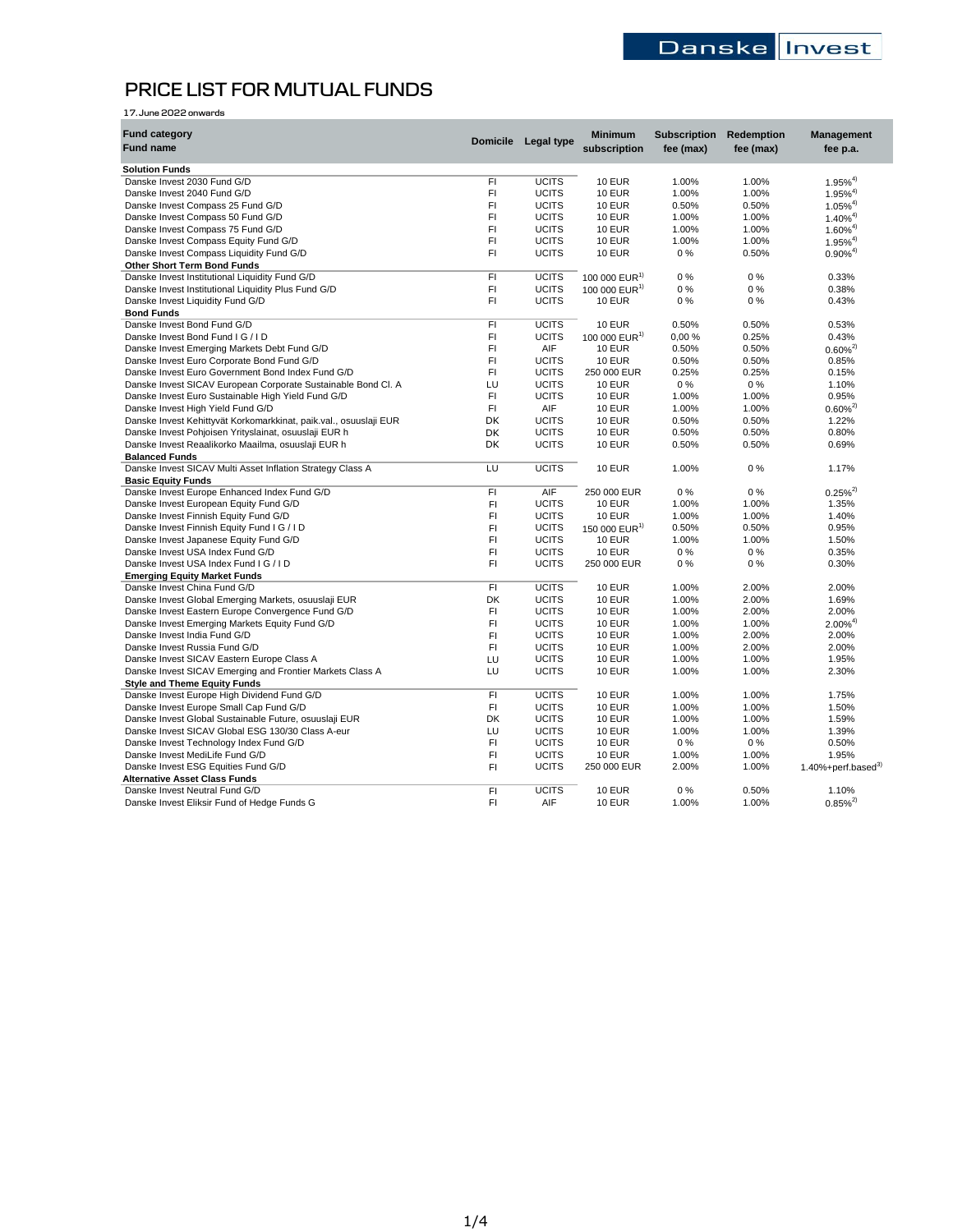# **PRICE LIST FOR MUTUAL FUNDS Danske Investment Service customers**

| <b>Fund category</b>                                                           | <b>Domicile</b> | Legal type   | <b>Minimum</b>            | <b>Subscription</b> | <b>Redemption</b> | <b>Management</b> |
|--------------------------------------------------------------------------------|-----------------|--------------|---------------------------|---------------------|-------------------|-------------------|
| <b>Fund name</b>                                                               |                 |              | subscription              | fee (max)           | fee (max)         | fee p.a.          |
| <b>Solution Funds</b>                                                          |                 |              |                           |                     |                   |                   |
| Danske Invest Allocation Basic 20 Class WA                                     | LU              | <b>UCITS</b> | <b>10 EUR</b>             | $0\%$               | 0%                | 0.44%             |
| Danske Invest Allocation Basic 35 Class WA                                     | LU              | <b>UCITS</b> | <b>10 EUR</b>             | 0%                  | 0%                | 0.44%             |
| Danske Invest Allocation Basic 50 Class WA                                     | LU              | <b>UCITS</b> | <b>10 EUR</b>             | 0%                  | 0%                | 0.44%             |
| Danske Invest Allocation Basic 80 Class WA                                     | LU              | <b>UCITS</b> | <b>10 EUR</b>             | 0%                  | 0%                | 0.44%             |
| Danske Invest Allocation Basic 100 Class WA                                    | LU              | <b>UCITS</b> | <b>10 EUR</b>             | 0%                  | 0%                | 0.44%             |
| Other Short Term Bond Funds                                                    |                 |              |                           |                     |                   |                   |
| Danske Invest Institutional Liquidity Fund W G / W D                           | FI              | <b>UCITS</b> | 100 000 EUR <sup>1)</sup> | 0%                  | 0%                | 0.21%             |
| Danske Invest Institutional Liquidity Plus Fund W G / W D                      | FI              | <b>UCITS</b> | 100 000 $EUR1$            | 0%                  | 0%                | 0.25%             |
| Danske Invest Liquidity Fund W G                                               | FI              | <b>UCITS</b> | <b>10 EUR</b>             | $0\%$               | 0%                | 0.28%             |
| <b>Bond Funds</b>                                                              |                 |              |                           |                     |                   |                   |
| Danske Invest Bond Fund W G                                                    | FI              | <b>UCITS</b> | <b>10 EUR</b>             | 0%                  | 0.50%             | 0.34%             |
| Danske Invest Bond Fund IW G                                                   | FI              | <b>UCITS</b> | 100 000 EUR <sup>1)</sup> | $0\%$               | 0.25%             | 0.28%             |
| Danske Invest Emerging Markets Debt Hard Currency EUR W h                      | DK              | <b>UCITS</b> | <b>10 EUR</b>             | $0\%$               | $0\%$             | 0.75%             |
|                                                                                | FI              | <b>UCITS</b> | <b>10 EUR</b>             | $0\%$               | 0.50%             | 0.55%             |
| Danske Invest Euro Corporate Bond Fund W G / W D                               | FI              | <b>UCITS</b> |                           |                     |                   |                   |
| Danske Invest Euro Government Bond Index Fund W G / W D                        |                 |              | 250 000 EUR               | 0%                  | 0.25%             | 0.10%             |
| Danske Invest Euro Sustainable High Yield Fund W G / W D                       | FI              | <b>UCITS</b> | <b>10 EUR</b>             | 0%                  | 1.00%             | 0.62%             |
| Danske Invest SICAV European Corporate Sustainable Bond WA                     | LU              | <b>UCITS</b> | <b>10 EUR</b>             | 0%                  | $0\%$             | 0.80%             |
| Danske Invest Global High Yield Bonds, osuuslaji EUR W h                       | <b>DK</b>       | <b>UCITS</b> | <b>10 EUR</b>             | $0\%$               | $0\%$             | 0.78%             |
| Danske Invest SICAV Global Inflation Linked Bond Class WA                      | LU              | <b>UCITS</b> | <b>10 EUR</b>             | $0\%$               | 0%                | 0.67%             |
| Danske Invest SICAV Global Inflation Linked Bond Short Duration WA             | LU              | <b>UCITS</b> | <b>10 EUR</b>             | 0%                  | 0%                | 0.67%             |
| Danske Invest Kehittyvät Korkomarkkinat Paikallisvaluutta, EUR W               | <b>DK</b>       | <b>UCITS</b> | <b>10 EUR</b>             | 0%                  | 0%                | 0.79%             |
| Danske Invest SICAV US High Yield Bond Class WA-eur h                          | LU              | <b>UCITS</b> | <b>10 EUR</b>             | 0%                  | 0%                | 0.95%             |
| <b>Balanced Funds</b>                                                          |                 |              |                           |                     |                   |                   |
| Danske Invest SICAV Multi Asset Inflation Strategy Class WA                    | LU              | <b>UCITS</b> | <b>10 EUR</b>             | 0%                  | 0%                | 0.72%             |
| <b>Basic Equity Funds</b>                                                      |                 |              |                           |                     |                   |                   |
| Danske Invest European Equity Fund W G                                         | F1              | <b>UCITS</b> | <b>10 EUR</b>             | 0%                  | 1.00%             | 0.88%             |
| Danske Invest Europe Enhanced Index Fund W G / W D                             | FI              | AIF          | 250 000 EUR               | 0%                  | $0\%$             | $0.16\%^{2}$      |
| Danske Invest Japanese Equity Fund W G                                         | FI              | <b>UCITS</b> | <b>10 EUR</b>             | $0\%$               | 1.00%             | 0.98%             |
| Danske Invest USA Index Fund W G / W D                                         | FI              | <b>UCITS</b> | <b>10 EUR</b>             | 0%                  | $0\%$             | 0.31%             |
| Danske Invest Finnish Equity Fund W G                                          | FI              | <b>UCITS</b> | <b>10 EUR</b>             | 0%                  | 1.00%             | 0.91%             |
| Danske Invest Finnish Equity Fund IW G / IW D                                  | FI              | <b>UCITS</b> | 150 000 EUR <sup>1)</sup> | 0%                  | 0.50%             | 0.62%             |
| Danske Invest Index Europe Restricted, osuuslaji EUR W                         | DK              | <b>UCITS</b> | <b>10 EUR</b>             | 0%                  | 0%                | 0.25%             |
| Danske Invest Index Global Emerging Markets Restricted, osuuslaji EUR W        | <b>DK</b>       | <b>UCITS</b> | <b>10 EUR</b>             | 0%                  | 0%                | 0.35%             |
| Danske Invest Index Japan Restricted, osuuslaji EUR W                          | <b>DK</b>       | <b>UCITS</b> | <b>10 EUR</b>             | 0%                  | 0%                | 0.25%             |
| Danske Invest Index Pacific incl. Canada ex. Japan Restricted, osuuslaji EUR W | DK              | <b>UCITS</b> | <b>10 EUR</b>             | 0%                  | 0%                | 0.30%             |
| Danske Invest Index USA Restricted, osuuslaji EUR W                            | DK              | <b>UCITS</b> | <b>10 EUR</b>             | 0%                  | 0%                | 0.25%             |
| Danske Invest Index USA Restricted, osuuslaji EUR W h                          | DK              | <b>UCITS</b> | <b>10 EUR</b>             | 0%                  | 0%                | 0.25%             |
| <b>Emerging Equity Market Funds</b>                                            |                 |              |                           |                     |                   |                   |
| Danske Invest China Fund W G                                                   | FI              | <b>UCITS</b> | <b>10 EUR</b>             | 0%                  | 2.00%             | 1.30%             |
|                                                                                | FI              | <b>UCITS</b> | <b>10 EUR</b>             | 0%                  | 2.00%             | 1.30%             |
| Danske Invest India Fund W G                                                   | FI              |              |                           |                     |                   |                   |
| Danske Invest Emerging Markets Equity Fund W G / W D                           |                 | <b>UCITS</b> | <b>10 EUR</b>             | $0\%$               | 1.00%             | $1.00\%^{4}$      |
| Danske Invest Russia Fund W G                                                  | FI              | <b>UCITS</b> | <b>10 EUR</b>             | $0\%$               | 2.00%             | 1.30%             |
| Danske Invest SICAV Eastern Europe Class WA                                    | LU              | <b>UCITS</b> | <b>10 EUR</b>             | 0%                  | $0\%$             | 1.25%             |
| Danske Invest SICAV Emerging and Frontier Markets Class WA                     | LU              | <b>UCITS</b> | <b>10 EUR</b>             | 0%                  | 1.00%             | 2.00%             |
| <b>Style and Theme Equity Funds</b>                                            |                 |              |                           |                     |                   |                   |
| Danske Invest Europe Small Cap Fund W G                                        | FI              | <b>UCITS</b> | <b>10 EUR</b>             | 0%                  | 1.00%             | 0.98%             |
| Danske Invest Europe High Dividend Fund W G                                    | FI              | <b>UCITS</b> | <b>10 EUR</b>             | 0%                  | 1.00%             | 1.14%             |
| Danske Invest SICAV Global ESG 130/30 Class WA-eur                             | LU              | <b>UCITS</b> | <b>10 EUR</b>             | 0%                  | $0\%$             | 0.89%             |
| Danske Invest SICAV Global Sustainable Future Class WA                         | LU              | <b>UCITS</b> | <b>10 EUR</b>             | 0%                  | $0\%$             | 1.17%             |
| Danske Invest MediLife Fund W G / W D                                          | FI.             | <b>UCITS</b> | <b>10 EUR</b>             | $0\%$               | 1.00%             | 1.27%             |
| Danske Invest SICAV Sverige Småbolag Class WA-eur                              | LU              | <b>UCITS</b> | <b>10 EUR</b>             | 0%                  | $0\%$             | 0.67%             |
| Danske Invest Technology Index Fund W G                                        | FI              | <b>UCITS</b> | <b>10 EUR</b>             | 0%                  | $0\%$             | 0.33%             |
| <b>Alternative Asset Class Funds</b>                                           |                 |              |                           |                     |                   |                   |
| Danske Invest Neutral Fund W G / W D                                           | FI              | <b>UCITS</b> | <b>10 EUR</b>             | 0%                  | 0.50%             | 0.72%             |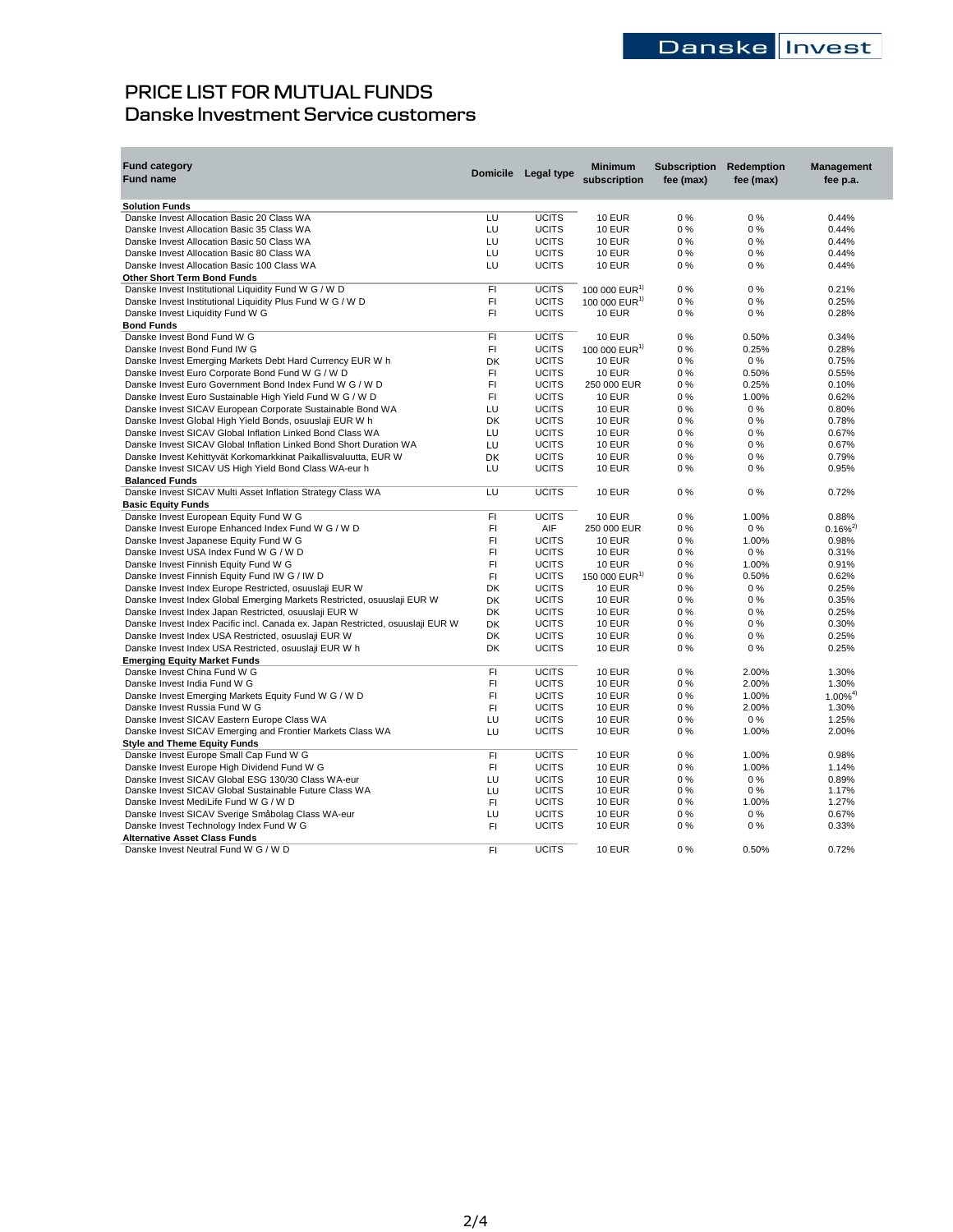### **DEFINITIONS:**

FI=Fund domiciled in Finland. Management company Danske Invest Fund Management Ltd. DK=Fund domiciled in Denmark. Management company Danske Invest Management A/S. LU=Fund domiciled in Luxemburg. Management company Danske Invest Management A/S. UCITS=UCITS compliant investment fund

AIF=Alternative Investment Fund (non-UCITS)

1) Minimum subscription amounts for additional investments: Danske Invest Finnish Equity I G / I D / IW G / IW D, Danske Invest Institutional Liquidity G / D / WG / WD, Danske Invest<br>Institutional Liquidity Plus G / D / WG

2) Fund of funds. Fund covers the expenses of the underlying investments. Ongoing charge is available on the Key Investor Information Document.<br>3) In addition to the fixed management fee, the fund is subject to a performan Information Document and Prospectus.

4) The fund management company will refund, out of the management fee charged by it, the ongoing charges of the mutual funds and/or collective investment schemes that the fund invests<br>in. The ongoing charges of investments portion of the management fees charged by the mutual funds and/or collective investment schemes being invested in. The fund's ongoing charges may differ from the annual management<br>fee by +/- 0.05 percentage points.

#### **COMMON TO ALL DANSKE INVEST FUNDS ON THIS PRICELIST**

- Clients that have Danske Investor -package are not charged subscription fees. Benefit does not apply to Danske Invest ESG Equities Fund.<br>- A continuous savings agreement can be linked to all Funds that was mad collective is available on the Key Investor Information Document.

## **ISSUES SPECIFIC TO FUNDS MANAGED BY DANSKE INVEST FUND MANAGEMETN LTD.:**

- In connection with a switch, only the redemption fee will be charged. - A summary of fund unit holdings based on subscriptions made under continuous fund saving agreements will be delivered semi -annually.

- The minimum subscription amount in Danske Invest Compass Liquidity, Danske Invest Compass 25 and Danske Invest Neutral under a Danske Sweeper Agreement is EUR 500. The<br>minimum subscription in Danske Invest Institutional

charged for fund subscriptions under Danske Sweeper Agreements. - The registration fee for transfers of holdings is EUR 25. - The fee for delivery of a unit certificate is EUR 25.

- 
- 

- For statements and copies of statements that are requested later, a fee of EUR 5 per statement will be charged, and no less t han EUR 2.52 in postage fees.<br>- The fees are negotiable with the fund management company, taki

## **ISSUES SPECIFIC TO FUNDS MANAGED BY DANSKE INVEST MANAGEMENT A/S:**

- Fund-units are safekept on a normal custody account. Safe-keeping on a custody account in Danske Bank is free of charge.<br>- Funds/Sub-funds have adopted swing pricing method in NAV calculation.<br>- Managemet fee in this p

**Management companies and domicile information:**<br>Danske Invest Fund Management Ltd.Registered domicile and address Helsinki, Televisiokatu 1, FI-00075 DANSKE BANK, Finland. Business ID 0671602-6 Danske Invest Management A/S. Registered domicile and address Denmark, Parallelvej 17, 2800 KONGENS LYNGBY. CVR No. 12522576